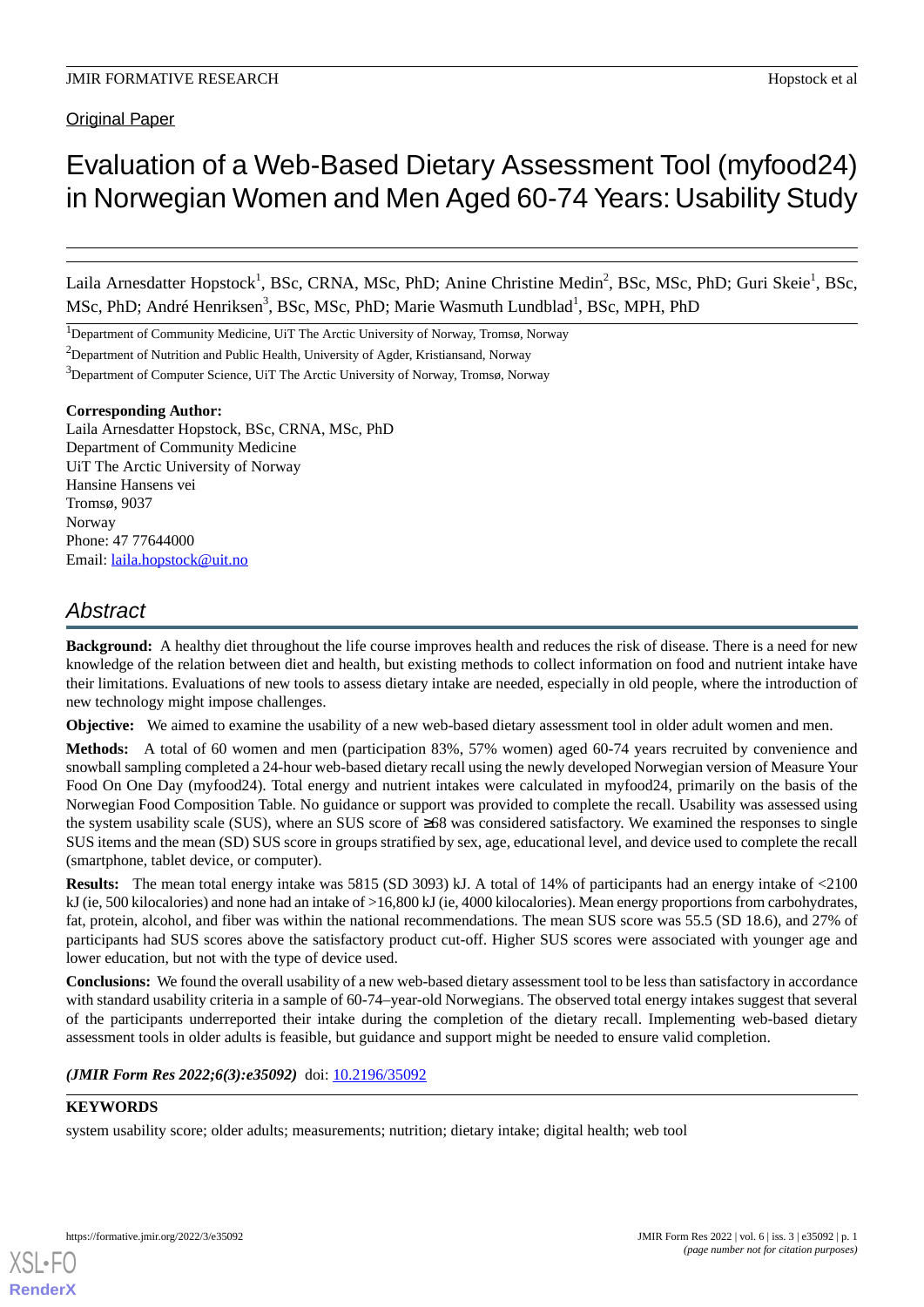# *Introduction*

A healthy diet throughout the life course improves health and reduces the risk of disease [\[1](#page-5-0)]. The World Health Organization's Thirteenth General Programme of Work (GPW13) [\[2](#page-5-1)] emphasizes the encouragement of healthier life choices and behaviors including improvements in diet. The Norwegian National Action Plan for a Healthier Diet involves multiple objectives [[3\]](#page-5-2) in line with the United Nations (UN) Decade of Action on Nutrition 2016-2025 [[4\]](#page-5-3). A key point is the need for research to enhance knowledge of the relation between diet and health [[3\]](#page-5-2).

Life expectancy is increasing, and the world's population is ageing [[5\]](#page-5-4). Therefore, middle-aged and older adults are important target groups for monitoring food and nutrient intake as well as for dietary interventions to ensure healthy ageing. Information on food and nutrient intake can be collected from a variety of sources, including objective methods such as direct observation or analysis of biomarkers, and self-report methods, such as food frequency questionnaires (FFQs), 24-hour recalls, or food records. All methods have methodological limitations [[6](#page-6-0)[-8](#page-6-1)], including high costs and participant burden, and none are essentially optimal to accurately capture all elements of diet. Objective measurements, such as biomarkers, are not influenced by the participant's personal beliefs or perceptions. However, biomarkers do not cover all components of the diet and are affected by absorption and metabolism; hence, they are not always suitable or feasible and are dependent on the study context [[7\]](#page-6-2). Self-report tools, such as FFQs assessing habitual intake, food records, or dietary recalls are noninvasive and usually feasible to use in a variety of research settings. However, self-reported measures are prone to large measurement errors occurring from the knowledge and beliefs of the study participants and rely on long- or short-term memory [\[7](#page-6-2)]. The 24-hour dietary recall is considered one of the most accurate self-report tools, as it collects information about diet within a short recent period; however, repeated measurements are required to capture the usual diet. New technology provides increased convenience for using the 24-hour dietary recall [\[6](#page-6-0)] and improves their usage in large-scale studies.

Measure Your Food On One Day (myfood24) is a self-administered web-based dietary data collection tool and analysis software developed [\[9](#page-6-3)] and validated [\[10](#page-6-4)] at the University of Leeds, the United Kingdom. The tool can be set up as a 24-hour dietary record or recall, for one or multiple days of prospective or retrospective recording. The myfood24 software can be used not only as a research instrument but also for teaching or clinical use. Region-adapted versions of myfood24 already exist for use in Australia, the Caribbean, Denmark, France, Germany, the Middle East, and Peru. The use of the same tool enables between-country comparisons. A Norwegian version of myfood24 [\[11](#page-6-5)] was developed and finalized in 2020 with further updates in 2021. The adaption from the original UK version consisted mainly of adapting the food database and images in the data bank to the Norwegian food cuisine, and the portion size images used in the Norwegian version has shown favorable properties in young adults [\[11](#page-6-5)].

[XSL](http://www.w3.org/Style/XSL)•FO **[RenderX](http://www.renderx.com/)** The UK version of myfood24 has demonstrated reasonable response proportions for repeated 24-hour dietary recalls in 60-85–year-old individuals in the United Kingdom [[12\]](#page-6-6), and the German version has shown satisfactory usability in adults aged ≥65 years who were provided instructions and assistance during a study visit [\[13](#page-6-7)]. The usability of the Norwegian version has yet to be examined. There is an overall need for studies on the usability of web-based dietary data collection tools in the older adult population, as such data are scarce. It is of particular interest to examine the properties of the newly developed Norwegian version of myfood24, as this has not been examined before. Therefore, we aimed to examine the usability of a web-based 24-hour dietary recall tool, the Norwegian version of myfood24, in a sample of Norwegian older adult women and men who have been provided no prior tutoring or instructions.

# *Methods*

#### **Study Design and Participant Recruitment**

We recruited participants by combining targeted convenience and snowball sampling to ensure an even distribution of sex, age (between 60-74 years), and educational level (elementary school, high school, or other, or higher or university education). Only individuals with an email address and access to a smartphone, tablet device, or computer were invited. We approached individuals accessible to the researchers through their personal networks (convenience sampling), and further invited individuals approached by already recruited individuals (snowball sampling). A total of 72 (convenience sample size) women and men aged 60-74 years (58% women) were invited to complete a single dietary recall. Invitations were sent in 3 rounds between May 12 and June 8, 2021, of which the first 2 groups received 1 reminder after 2 weeks (reminders were sent to all, as participation was anonymous).

#### **Instruments**

#### *myfood24 24-Hour Dietary Recall*

myfood24 [[9,](#page-6-3)[10](#page-6-4)] dietary recall can be completed on the internet using a smartphone, tablet device, or computer. The participants were asked to report the intake of food during the previous day (24 hours), a so-called 24-hour dietary recall. The myfood24 is partially based on a multiple pass method, including an optional first quick list, a foods search in addition to prompts both for forgotten foods (for commonly forgotten foods and those often combined with other foods) and a final review before submission of the recall [[9\]](#page-6-3). Participants can search for and add food items from a detailed list of foods primarily based on the Norwegian Food Composition Table 2019 [[14\]](#page-6-8) and chose portion sizes from pictures, natural measures (eg, number of potatoes), or household measures (eg, number of spoons of sugar added), as well as in an open-text response option. The portion sizes are a combination of pictures from the original UK version and the newly developed Norwegian version [[11\]](#page-6-5). Based on the reported food intake, the total energy, macronutrient, micronutrient, and food intake were calculated in myfood24 (except for information from the open-text response).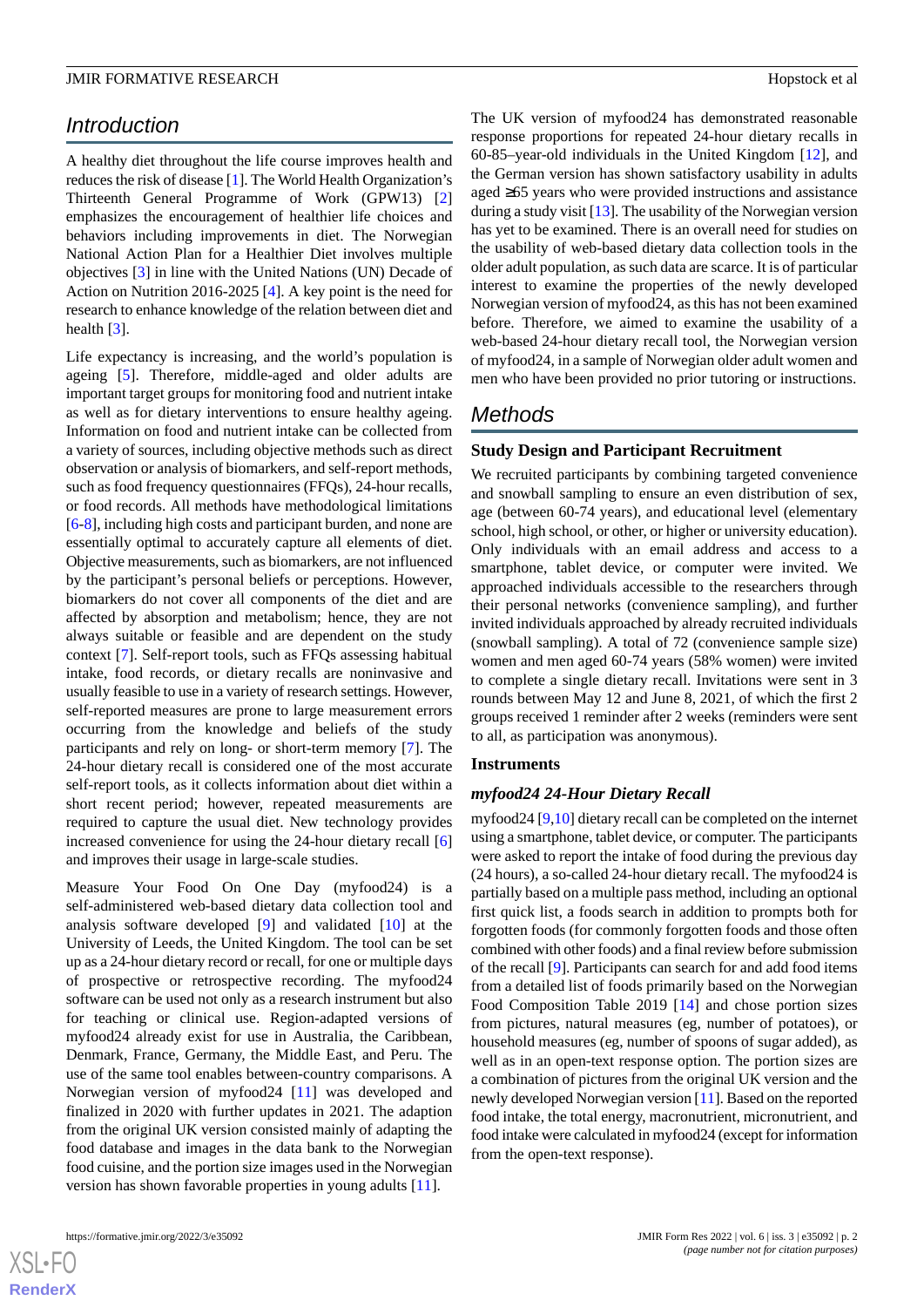#### *System Usability Scale*

The System Usability Scale (SUS) is a postsession questionnaire [[15\]](#page-6-9) and one of the most commonly used usability scales to evaluate a variety of products and services including hardware, software, mobile devices, and websites. The user (study participant in this case) is asked to evaluate the system (myfood24 in this case) after a user test (completing the myfood24 web-based dietary recall in this case). The SUS has 10 items answered with a 5-point Likert scale from "Strongly disagree" to "Strongly agree," with alteration between positive and negative items to prevent response biases [[16\]](#page-6-10). The 10 SUS items were as follows: (1) "I would like to use myfood24 again," (2) "I found myfood24 was unnecessarily complicated," (3) "I thought myfood24 was easy to use," (4) "I needed the support of a technical person to use myfood24," (5) "I found the various functions in myfood24 were well integrated," (6) "I thought there was too much inconsistency in myfood24," (7) "I imagine most people would be able to use myfood24 very quickly," (8) "I found myfood24 very cumbersome (awkward) to use," (9) "I felt very confident using myfood24," and (10) "I needed to learn a lot of things before I could get going with myfood24."

#### **Data Collection**

The invitees were sent an email with a weblink to myfood24 and an SMS text message to their mobile phone with information that the email had been sent. The email included a brief description of the aim of the study (ie, to study the usability of a web-based dietary data collection tool) and a common (ie, not individual) weblink to complete the 24-hour dietary recall and a questionnaire about usability and demographics. No detailed guidance about how to complete the myfood24 was provided; that is, no preparation or tutoring.

By clicking the weblink in the email, the participant was directed to myfood24 and asked to report all food and drink intake from the previous day. After completion of the 24-hour dietary recall (ie, by clicking "submit" in myfood24), the participant was automatically redirected to a separate external web-based questionnaire created using Nettskjema [[17\]](#page-6-11), a web-based questionnaire tool resource developed by the University of Oslo, Norway. The Nettskjema questionnaire included the 10 SUS items, 3 related to demographic characteristics—sex, age group (60-64, 65-69, or 70-74 years), and education level ("What is your highest level of education?" with response alternatives of "elementary school/high school/other" or "higher education/university")—along with 1 question about the device used to complete myfood24 ("smart phone," "iPad/tablet," or "PC/computer/Mac") and an open-ended question ("Do you have other comments?") where the participant could add supplemental information (as free text). Demographic data from Nettskjema could not be linked to the information about dietary intake from myfood24.

#### **Ethics Approval and Consent to Participate**

According to the Norwegian Health Research Act [\[18](#page-6-12)], analysis of anonymous data does not require ethical approval; therefore, this study is not evaluated by the Regional Committees for Medical and Health Research. In this study, true anonymity was ascertained through the following procedures: (1) the weblink

to the questionnaires (sent to the participants' personal emails) was a nonpersonal URL (ie, all participants received the same weblink with no possibility to identify individuals), (2) the demographic data collected were aggregated (ie, group-level data for age and education), and (3) demographic variables from Nettskjema could not be linked to the information about dietary intake from myfood24. The email to all participants included information about the study. Completion of the questionnaire was regarded as consent.

#### **Data Analysis**

The SUS score was calculated in accordance with Sauro 2011 [[16\]](#page-6-10). The scoring is 0-4 for each item, where for odd items (positive) 1 is subtracted from the user response, and for even-numbered items (negative) 5 is subtracted from the user response, added up and multiplied by 2.5 (to convert the score to 0-100), with a score of 68 points or higher considered a "satisfactory product" [[16\]](#page-6-10). We examined the mean (SD) SUS score and median (IQR) values as means as well as proportions within the satisfactory product cut-off limit in groups stratified by sex, age (60-69 and 70-74 years), and education. We used Stata (StataCorp LLC) to calculate study sample characteristics, including energy intakes, as well as total energy intake in kJ, including proportions with energy intakes outside standard cut-offs of <2100, >16,800 [\[19](#page-6-13)], and >8000 kJ (ie, 500, 4000, and 1900 kilocalories, respectively), mean and energy percentages (E%) for macronutrients, and mean SUS scores with 2-sample *t* test for differences between age groups (normal distribution observed with histograms). We used Excel (2016; Microsoft Corp) to present the response to each usability item as frequencies. Participants' free-text comments were grouped into themes.

# *Results*

A total of 60 women and men participated (participation 83%, 57% women). Study sample characteristics and energy intakes are shown in [Table 1.](#page-3-0) Half of the participants were in the oldest age group. Two-thirds reported having higher education, equally distributed by age. To complete myfood24, 41% (n=24) used a smartphone, 18% (n=11) used a tablet device, and 41% (n=24) used a computer. Two participants had not recorded any foods or beverages in myfood24. When excluding these, the mean and median total energy intake calculated from myfood24 were 5815 (SD 3093) kJ and 5896 (IQR 3815-7089) kJ, respectively, for the overall study sample. In total, 14% (n=8) had an energy intake of  $\leq$ 2100 kJ, 17% (n=10) had an energy intake of  $>$ 8000 kJ, and none had an energy intake of >16,800 kJ. The E% for all macronutrients were within the range of the national recommendations. In total, 10 participants recorded food items in the open-text option (eg, "home-made bun with spread for lunch" and "cloudberries with cream for dessert").

The response to each SUS item is presented in [Figure 1,](#page-3-1) where the positive items (the 5 odd-numbered questions) and the negative items (the 5 even-numbered questions) have been grouped to enhance readability. The positive items were highly correlated, with responses 25%-28% above the middle category (agree or strongly agree), except for the item "I felt very confident using myfood24," where 40% (n=24) responded above

 $XS$  $\cdot$ FC **[RenderX](http://www.renderx.com/)**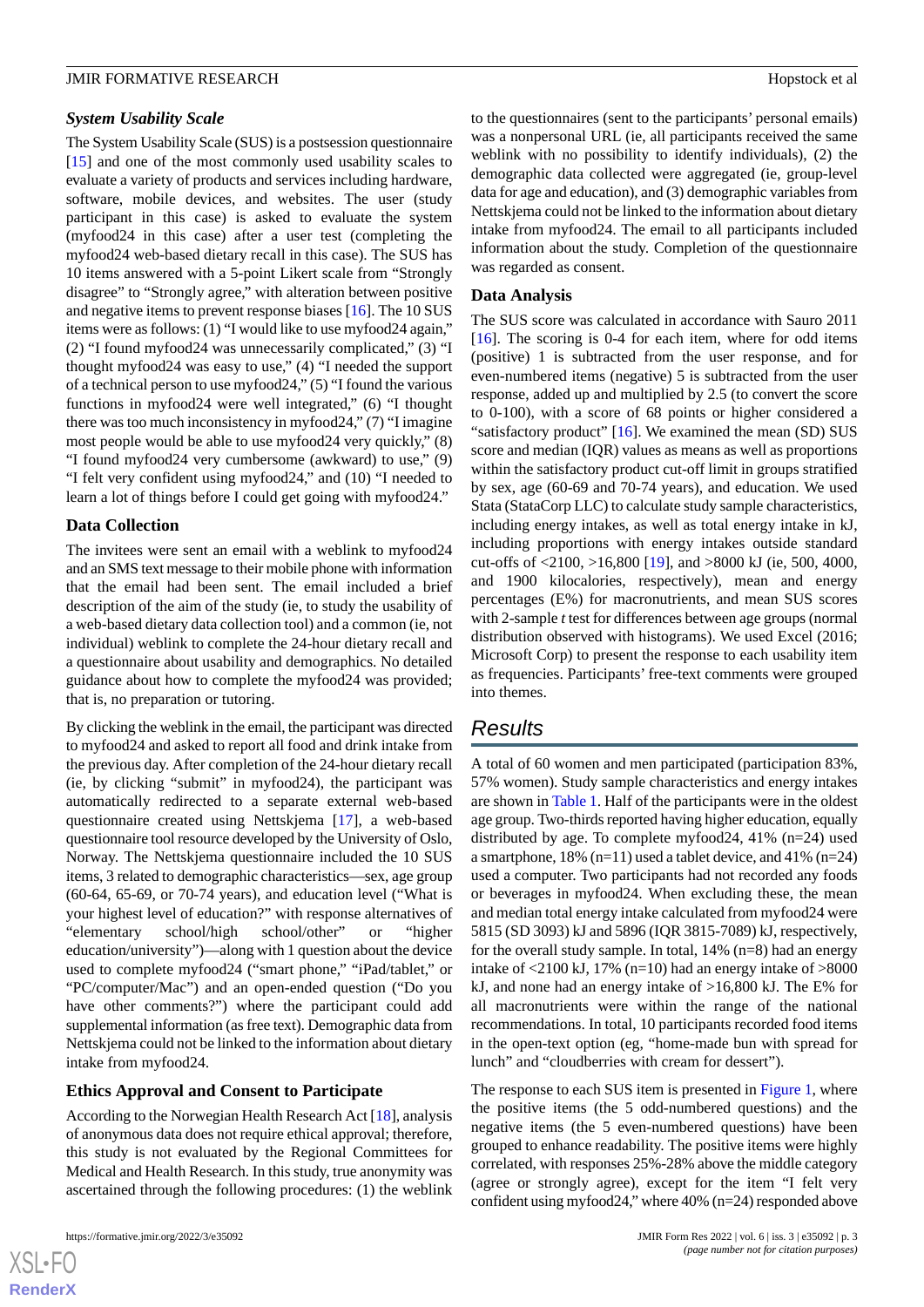the middle category (agree or strongly agree). Two negative statements that stood out were "I needed support of a technical person to use myfood24®" where 72% (n=43) responded with "strongly disagree" and in total 85% (n=51) responded below the middle response category (disagree or strongly disagree), and "I needed to learn a lot of things before I could get going with myfood24<sup>®</sup>" where 68% (n=41) responded below the middle category (disagree or strongly disagree).

<span id="page-3-0"></span>A total of 16 participants (27%) had SUS scores of ≥68 (ie, within the satisfactory product cut-off). [Table 2](#page-4-0) presents mean SUS scores in women and men, low and high educational groups, and smartphone, tablet device, and computer users by age group. The mean and median overall SUS scores were 55.5 (SD 18.6) and 55.0 (IQR 41.3-70.0), respectively, with higher scores in the younger age group  $(P=0.02)$ . For each group stratified by sex, education, and device used, there was a tendency toward higher SUS scores in the younger compared to the older age group, but only significantly different among those with higher education.

| Characteristics                              | Total       | Age group $60-69$ years $(n=30)$        | Age group 70-74 years $(n=30)$ |
|----------------------------------------------|-------------|-----------------------------------------|--------------------------------|
| Women, $n$ $(\%)$                            | 34(56.7)    | 19(63.3)                                | 15(50.0)                       |
| Higher education, $n$ $(\%)$                 | 44 (73.3)   | 21(70.0)                                | 23(76.7)                       |
| Device, $n$ $(\frac{9}{6})$                  |             |                                         |                                |
| Smartphone                                   | 24(40.7)    | 13(43.3)                                | 11(37.9)                       |
| Tablet device                                | 11(18.6)    | 4(13.3)                                 | 7(24.1)                        |
| Computer                                     | 24(40.7)    | 13(43.3)                                | 11(37.9)                       |
| Total energy intake $a(kJ)$ , mean (SD)      | 5815 (3093) | $\overline{\phantom{a}}^{\phantom{a}b}$ |                                |
| Carbohydrates (energy percentage), mean (SD) | 41.7(11.1)  |                                         |                                |
| Protein (energy percentage), mean (SD)       | 19.9(6.0)   |                                         |                                |
| Fat (energy percentage), mean (SD)           | 32.9(11.6)  |                                         |                                |
| Alcohol (energy percentage), mean (SD)       | 2.7(5.9)    |                                         |                                |
| Fiber (energy percentage), mean (SD)         | 2.7(1.3)    |                                         |                                |

<span id="page-3-1"></span><sup>a</sup>Energy and nutrient intakes were only calculated for participants with a total energy intake of  $>0$  kJ (n=58). One participant did not report the device used.

 $<sup>b</sup>$  not available.</sup>

**Figure 1.** Distribution (frequency) of the response to each System Usability Scale item after completion of myfood24.



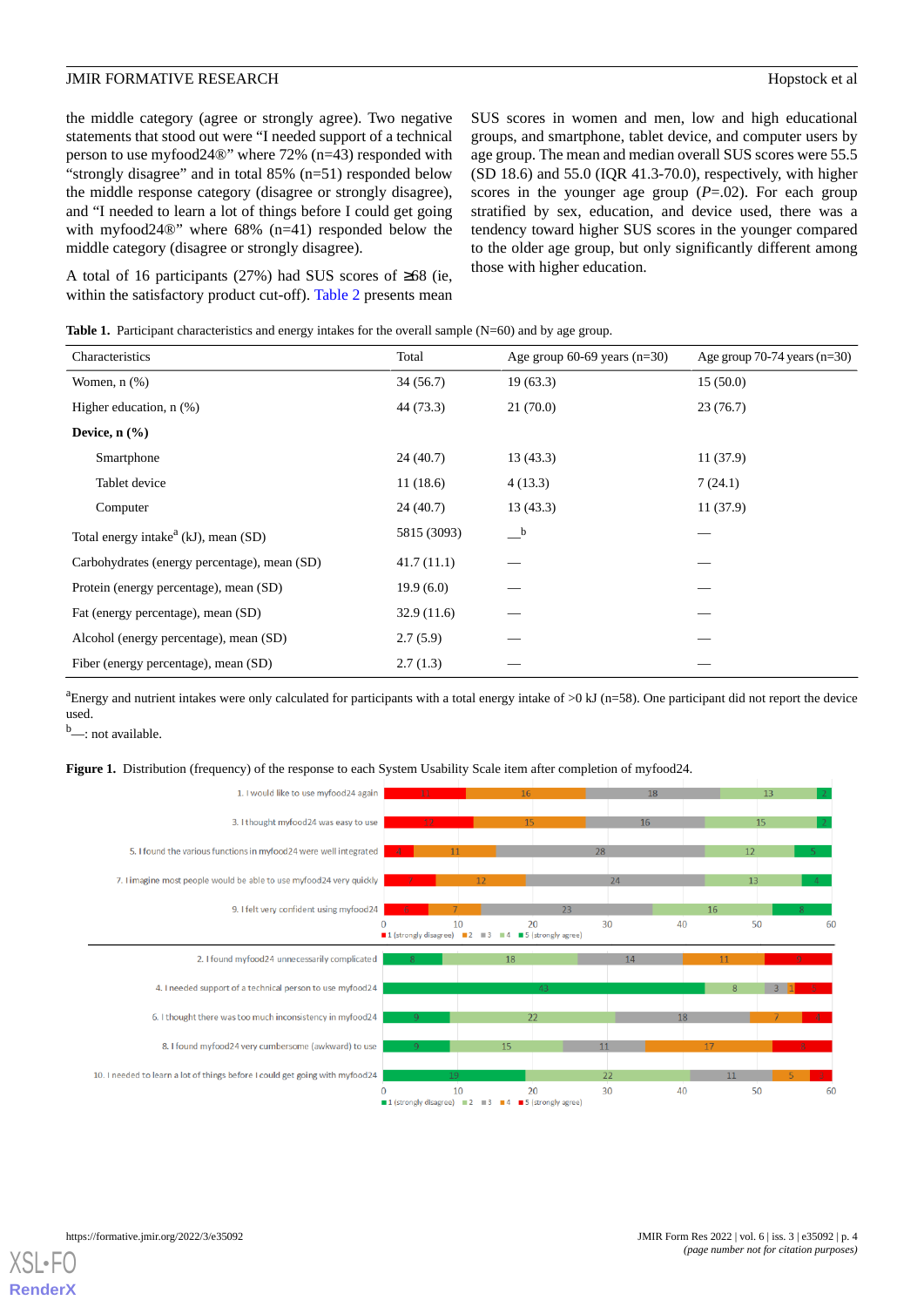#### **JMIR FORMATIVE RESEARCH Hopstock et al. Hopstock et al. Hopstock et al. Hopstock et al.**

<span id="page-4-0"></span>**Table 2.** Mean usability score<sup>a</sup> for the overall sample  $(N=60)$  and by age group.

| Categories       | Total, mean (SD) | Age group 60-69 years<br>$(n=30)$ , mean $(SD)$ | Age group 70-74 years<br>$(n=30)$ , mean $(SD)$ | $P$ value <sup>b</sup> |
|------------------|------------------|-------------------------------------------------|-------------------------------------------------|------------------------|
| Total            | 55.5 (18.6)      | 61.3(17.6)                                      | 49.8(18.0)                                      | .02                    |
| Women            | 56.3(20.5)       | 61.6(18.4)                                      | 49.5(21.7)                                      | .09                    |
| Men              | 54.5 (16.0)      | 60.7(17.0)                                      | 50.0(14.1)                                      | .09                    |
| Lower education  | 62.0(14.4)       | 65.6(15.0)                                      | 57.5 (13.2)                                     | .28                    |
| Higher education | 53.1 (19.5)      | 59.4 (18.6)                                     | 47.4 (18.9)                                     | .04                    |
| Smartphone       | 52.5(20.1)       | 61.9(14.8)                                      | 55.5(10.8)                                      | .24                    |
| Tablet           | 55.9(25.1)       | 68.1(28.1)                                      | 48.9(22.3)                                      | .24                    |
| Computer         | 59.0 (13.3)      | 58.5 (17.6)                                     | 45.5(21.5)                                      | .12                    |

<sup>a</sup>A System Usability Scale score of ≥68 indicates that the usability criteria were satisfied.

<sup>b</sup>A 2-sample *t* test was performed to assess differences between age groups.

In total, 18 participants had left comments in the free-text option. These comments (examples in parentheses) could thematically be grouped to (1) lack of categories of meals or foods ("Found nowhere to register supper"), (2) complexity ("Unnecessary complex at the same time as not nuanced enough to catch important differences between foods"), (3) wording ("Why is the word 'generic' used?"), or (4) technical problems ("Two times nearly finished, got kicked out").

## *Discussion*

#### **Principal Findings**

In this study of the usability of a new web-based dietary assessment tool among older adult Norwegian women and men who were provided no guidance or support, we found the overall usability to be less than satisfactory and the overall total energy intake to imply error (underreporting) in completion of the dietary recall. In total, 17% of participants had energy intakes above 8000 kJ, and 27% had usability scores within the range indicating a satisfactory product.

The E% for all macronutrients were within the recommendations from the Norwegian Health Directorate [\[20](#page-6-14)], but in the total sample, the calculated mean total energy intake was only 60% of the daily total energy intake of an average inactive adult. This could imply that, for most participants, a variety of foods were recorded, but some foods (or meals) were probably omitted from the recording, or the amounts reported were incorrect. A traditional 4-meal Norwegian diet consists of breakfast (typically bread with spread or cereal with milk or yogurt), lunch (typically sandwiches), dinner (typically a dish with vegetables and meat or fish), and a light supper (typically similar foods as in breakfast or lunch), while myfood24 is based on 3 main meals, and other meals are classified as snacks. Based on the qualitative feedback provided in the open-text fields, some of the participants seem to struggle with this difference. Further, a total of 16% recorded food in the open-text response (instead of finding an alternative in the foods list), and these foods were omitted from the calculation of energy intake. Including these items in the calculations would have increased the mean energy intake. Misreporting is, however, common in all self-administered tools for all age groups, and for dietary

[XSL](http://www.w3.org/Style/XSL)•FO **[RenderX](http://www.renderx.com/)**

assessment tools most often in the direction of underreporting, leading to incorrectly low estimates of total energy intakes.

Our results deviate considerably from the findings from a usability study of the German version of myfood24 [[13\]](#page-6-7), who found a median SUS score above the good product cut-off (median 74, IQR 70-83) among older adults aged ≥65 years, as well as total energy intake within the normal range, implying that the study participants completed myfood24 correctly. A potential explanation for this difference could be that the data collection in the German study was performed during a study center visit, where the participants received instructions on how to complete myfood24 as well as on-site assistance [[13](#page-6-7)]. Further, the participants completed 3-4 consecutive recalls (ie, probably resulting in the participant being acquainted with the tool), 11% had previous experience in completing 24-hour dietary recalls, and 21% had a nutritional or food science background [\[13](#page-6-7)], of which both are expected to increase the perception of usability. Furthermore, the German version of myfood24 contains a higher number of foods than the Norwegian version, including a large number of branded foods. This can make it easier to determine the exact food consumed, thus increasing usability. However, there is a need for balance in the number of foods listed. If the list of foods is regarded as too extensive by the user, this can decrease usability.

During the development of the original UK version of myfood24, a small sample of adults aged above 65 years was included to report expectations from myfood24 [[10\]](#page-6-4). The sample's median SUS score was poor (29, IQR 63); however, this sample consisted of only 4 participants [[9\]](#page-6-3). Thus, the findings could have resulted from chance events. A review of another web-based 24-hour recall tool, the Automated Self-Administered 24-hour (ASA24) Dietary Assessment Tool used in Canadian populations found that older adults encountered technical challenges and emphasized the need for tailored support [\[21](#page-6-15)]. However, the need for technical assistance was not limited to older adults, and although older adults had a lower technical troubleshooting capacity, they simultaneously were willing to spend more time troubleshooting than younger adults [\[21](#page-6-15)]. There is strong reason to believe that with increasing ownership of smartphones and tablets as well as preference to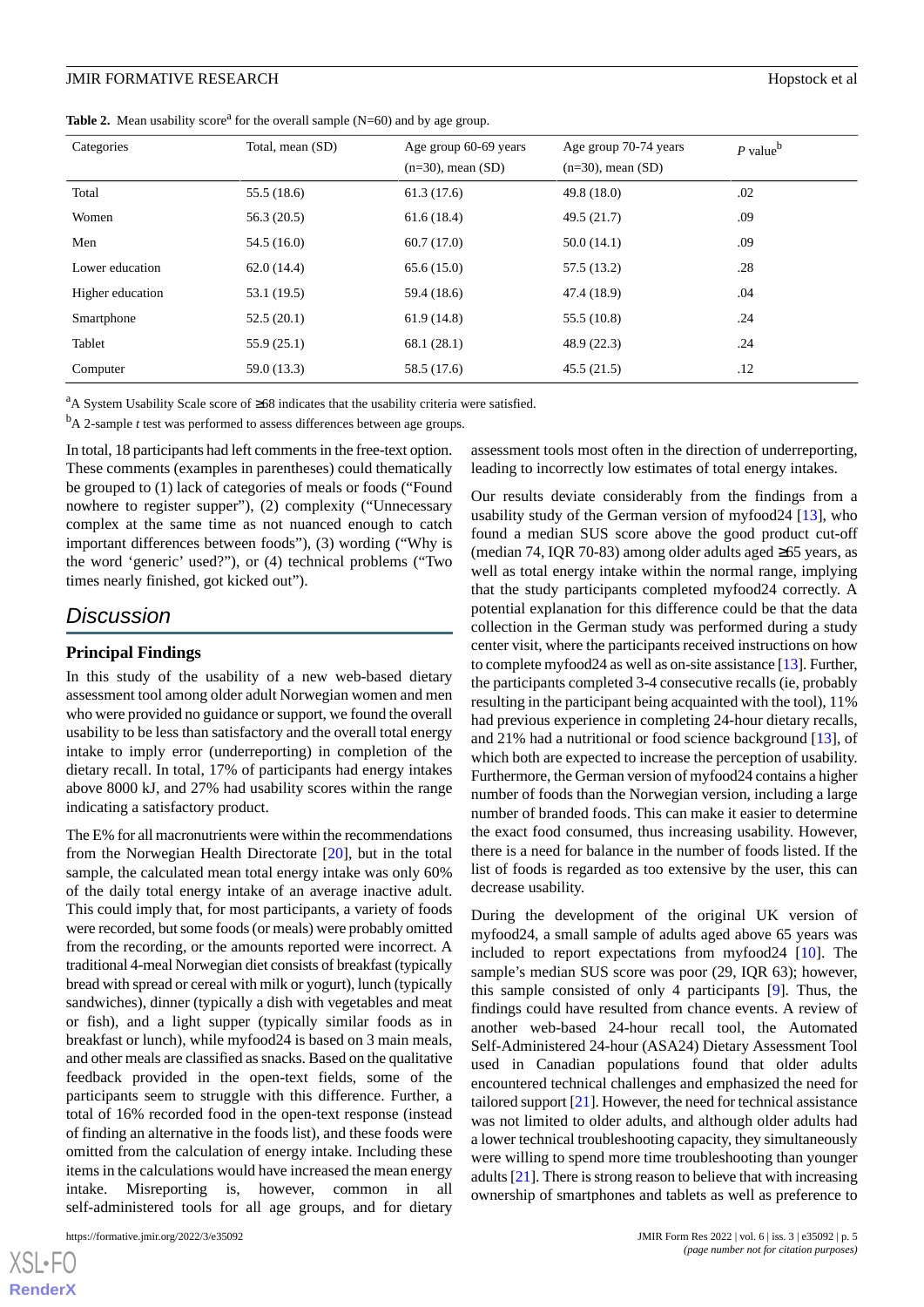use digital technologies in everyday life, the feasibility of using web-based dietary assessment tools will also increase in the older adult population [[6\]](#page-6-0).

Nonetheless, digital illiteracy is a concern for self-administered web-based assessment tools, particularly among older adults. In a feasibility study of myfood24 among 60-85–year-old individuals in the United Kingdom [[12\]](#page-6-6), those completing multiple recalls reported higher self-confidence with technology and had a higher technology readiness score than those who did not complete any recalls. Notably, the participants in the UK study were recruited from an ongoing cohort study of cognitively healthy older adults [\[12](#page-6-6)], which could introduce a risk of selection bias.

Even though the overall SUS score in our study was lower than that considered satisfactory, we do believe that myfood24 is a useful tool to measure dietary intake. The participants in our study were solely provided information about the aim of the study, with no guidance or support in completing the recall. We believe that additional tailored instruction on how to complete the recall could have improved the overall perception of usability considerably and led to less underreporting. Moreover, usability questions highlighting the need for technical support or training revealed that technical challenges did not constitute a major barrier. Thus, we believe that technical difficulty was not the main contributor to the observed SUS score. In telephone surveys by Statistics Norway, 70% of 75-79–year-old individuals reported daily use of the internet in 2021 compared to 40% in 2015 [\[22](#page-6-16)], implying that digital illiteracy is decreasing in Norwegian older adults. Therefore, we believe that the feasibility of using web-based assessment tools in older adults will increase substantially over the next few years. More work is needed in adapting the Norwegian version of myfood24 to older adults, such as explaining how to record supper. Based on the qualitative feedback from comments provided by the participants in this study, we also believe that adding more foods and more synonyms to the foods list would improve the user experience. Previous usability studies of self-administered

dietary assessment apps among older adults, include apps with voice-added reporting [\[23](#page-6-17)] or apps where health personnel can complete the reporting on behalf of the respondent [[24\]](#page-6-18). For older adults with impairments, such modifications are helpful. Other apps are developed for clinical use by health personnel only. In addition to being a self-administrative tool for research or teaching purposes, myfood24 provides a separate health care solution for health personnel to set patients' personalized nutrient targets and track their progress. Thus, modification to fit the context and the need of the individual is possible when using myfood24.

#### **Strengths and Limitations**

The study was set up to be anonymous to protect participant privacy; therefore, the participants received unidentifiable weblinks. Thus, a major study limitation is that we could not link SUS scores and dietary intakes on an individual level, to examine the correlation between intake and SUS scores. Further, we collected no information regarding whether the participants were comfortable with using technology. We invited only women and men with an email address and access to a device to complete the recall, and we did not examine reasons for nonparticipation. People without email addresses or those who did not participate could be less digitally literate. Thus, lower SUS scores could be anticipated among nonparticipants. A strength of the study is testing of the tool in a mixed group of older adults (ie, both sexes, different ages, and educational levels).

#### **Conclusions**

In this population of older adult Norwegian women and men, the overall usability score for a web-based 24-hour dietary recall assessment tool, myfood24, was lower than what is considered satisfactory according to standard usability criteria. Implementing myfood24 in older adults is feasible, but additional guidance and support might be needed to ensure valid completion, and more work is needed for adapting myfood24 for use among older adult Norwegians.

#### **Conflicts of Interest**

<span id="page-5-0"></span>The authors declare that they have no competing interests. ACM was the principal investigator in developing the Norwegian version of myfood24. She holds an unpaid advisory position in Dietary Assessment Ltd and receives no personal financial benefits from others using the tool.

#### <span id="page-5-1"></span>**References**

- <span id="page-5-2"></span>1. Healthy diet. World Health Organization. 2020 Apr 29. URL:<https://www.who.int/news-room/fact-sheets/detail/healthy-diet> [accessed 2021-11-01]
- <span id="page-5-3"></span>2. Thirteenth General Programme of Work (GPW13) Methods for impact measurement. World Health Organization. 2020 Nov 09. URL: [https://www.who.int/publications/m/item/](https://www.who.int/publications/m/item/thirteenth-general-programme-of-work-(gpw13)-methods-for-impact-measurement)

<span id="page-5-4"></span>[thirteenth-general-programme-of-work-\(gpw13\)-methods-for-impact-measurement](https://www.who.int/publications/m/item/thirteenth-general-programme-of-work-(gpw13)-methods-for-impact-measurement) [accessed 2021-11-01]

- 3. Norwegian National Action Plan for a Healthier Diet an outline. Norwegian Ministry of Health and Care Services. URL: [https://www.regjeringen.no/contentassets/fab53cd681b247bfa8c03a3767c75e66/](https://www.regjeringen.no/contentassets/fab53cd681b247bfa8c03a3767c75e66/norwegian_national_action_plan_for_a_healthier_diet_an_outline.pdf)
- norwegian national action plan for a healthier diet an outline.pdf [accessed 2021-11-01]
- 4. United Nations decade of action on nutrition 2016-2025. United Nations. 2016. URL:<https://www.un.org/nutrition/> [accessed 2021-11-01]
- 5. Partridge L, Deelen J, Slagboom PE. Facing up to the global challenges of ageing. Nature 2018 Sep;561(7721):45-56. [doi: [10.1038/s41586-018-0457-8\]](http://dx.doi.org/10.1038/s41586-018-0457-8) [Medline: [30185958](http://www.ncbi.nlm.nih.gov/entrez/query.fcgi?cmd=Retrieve&db=PubMed&list_uids=30185958&dopt=Abstract)]

 $XS$  • FO **[RenderX](http://www.renderx.com/)**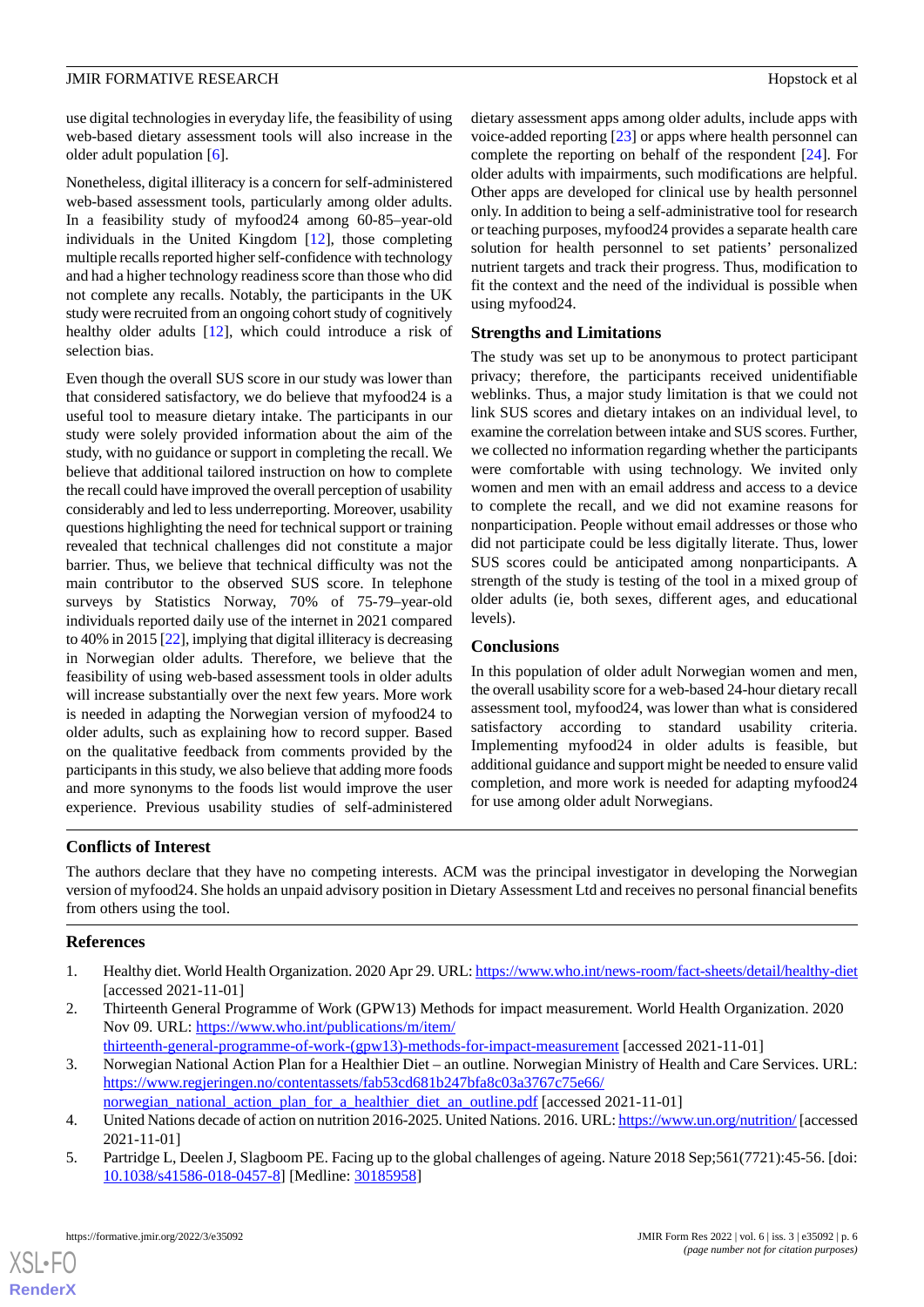- <span id="page-6-0"></span>6. Amoutzopoulos B, Steer T, Roberts C, Cade JE, Boushey CJ, Collins CE, et al. Traditional methods new technologies dilemmas for dietary assessment in large-scale nutrition surveys and studies: a report following an international panel discussion at the 9th International Conference on Diet and Activity Methods (ICDAM9), Brisbane, 3 September 2015. J Nutr Sci 2018;7:e11 [[FREE Full text\]](http://europepmc.org/abstract/MED/29686860) [doi: [10.1017/jns.2018.4](http://dx.doi.org/10.1017/jns.2018.4)] [Medline: [29686860\]](http://www.ncbi.nlm.nih.gov/entrez/query.fcgi?cmd=Retrieve&db=PubMed&list_uids=29686860&dopt=Abstract)
- <span id="page-6-2"></span><span id="page-6-1"></span>7. Shim J, Oh K, Kim HC. Dietary assessment methods in epidemiologic studies. Epidemiol Health 2014;36:e2014009 [\[FREE](https://dx.doi.org/10.4178/epih/e2014009) [Full text\]](https://dx.doi.org/10.4178/epih/e2014009) [doi: [10.4178/epih/e2014009\]](http://dx.doi.org/10.4178/epih/e2014009) [Medline: [25078382\]](http://www.ncbi.nlm.nih.gov/entrez/query.fcgi?cmd=Retrieve&db=PubMed&list_uids=25078382&dopt=Abstract)
- <span id="page-6-3"></span>8. Cade JE. Measuring diet in the 21st century: use of new technologies. Proc Nutr Soc 2017 Aug;76(3):276-282. [doi: [10.1017/S0029665116002883](http://dx.doi.org/10.1017/S0029665116002883)] [Medline: [27976605](http://www.ncbi.nlm.nih.gov/entrez/query.fcgi?cmd=Retrieve&db=PubMed&list_uids=27976605&dopt=Abstract)]
- <span id="page-6-4"></span>9. Carter MC, Albar SA, Morris MA, Mulla UZ, Hancock N, Evans CE, myfood24 Consortium. Development of a UK online 24-h dietary assessment tool: myfood24. Nutrients 2015 May 27;7(6):4016-4032 [\[FREE Full text\]](https://www.mdpi.com/resolver?pii=nu7064016) [doi: [10.3390/nu7064016\]](http://dx.doi.org/10.3390/nu7064016) [Medline: [26024292](http://www.ncbi.nlm.nih.gov/entrez/query.fcgi?cmd=Retrieve&db=PubMed&list_uids=26024292&dopt=Abstract)]
- <span id="page-6-5"></span>10. Wark PA, Hardie LJ, Frost GS, Alwan NA, Carter M, Elliott P, et al. Validity of an online 24-h recall tool (myfood24) for dietary assessment in population studies: comparison with biomarkers and standard interviews. BMC Med 2018 Aug 09;16(1):136 [[FREE Full text\]](https://bmcmedicine.biomedcentral.com/articles/10.1186/s12916-018-1113-8) [doi: [10.1186/s12916-018-1113-8](http://dx.doi.org/10.1186/s12916-018-1113-8)] [Medline: [30089491](http://www.ncbi.nlm.nih.gov/entrez/query.fcgi?cmd=Retrieve&db=PubMed&list_uids=30089491&dopt=Abstract)]
- <span id="page-6-6"></span>11. Salvesen L, Engeset D, Øverby NC, Medin AC. Development and evaluation of image-series for portion size estimation in dietary assessment among adults. J Nutr Sci 2021;10:e3 [\[FREE Full text](https://www.cambridge.org/core/product/identifier/S2048679020000580/type/journal_article)] [doi: [10.1017/jns.2020.58\]](http://dx.doi.org/10.1017/jns.2020.58) [Medline: [33889386\]](http://www.ncbi.nlm.nih.gov/entrez/query.fcgi?cmd=Retrieve&db=PubMed&list_uids=33889386&dopt=Abstract)
- <span id="page-6-7"></span>12. Ward HA, McLellan H, Udeh-Momoh C, Giannakopoulou P, Robb C, Wark PA, et al. Use of online dietary recalls among older UK adults: a feasibility study of an online dietary assessment tool. Nutrients 2019 Jun 27;11(7):1451 [[FREE Full](https://www.mdpi.com/resolver?pii=nu11071451) [text](https://www.mdpi.com/resolver?pii=nu11071451)] [doi: [10.3390/nu11071451\]](http://dx.doi.org/10.3390/nu11071451) [Medline: [31252526\]](http://www.ncbi.nlm.nih.gov/entrez/query.fcgi?cmd=Retrieve&db=PubMed&list_uids=31252526&dopt=Abstract)
- <span id="page-6-8"></span>13. Koch SAJ, Conrad J, Hierath L, Hancock N, Beer S, Cade JE, et al. Adaptation and evaluation of Myfood24-Germany: a web-based self-administered 24-h dietary recall for the German adult population. Nutrients 2020 Jan 06;12(1):160 [\[FREE](https://www.mdpi.com/resolver?pii=nu12010160) [Full text\]](https://www.mdpi.com/resolver?pii=nu12010160) [doi: [10.3390/nu12010160](http://dx.doi.org/10.3390/nu12010160)] [Medline: [31935885](http://www.ncbi.nlm.nih.gov/entrez/query.fcgi?cmd=Retrieve&db=PubMed&list_uids=31935885&dopt=Abstract)]
- <span id="page-6-10"></span><span id="page-6-9"></span>14. Norwegian Food Composition Database 2019. Norwegian Food Safety Authority. URL: <https://www.matvaretabellen.no/> [accessed 2021-11-01]
- <span id="page-6-11"></span>15. Brooke J. SUS: A 'Quick and Dirty' Usability Scale. In: Jordan PW, Thomas B, McClelland IL, Weerdmeester B, editors. Usability Evaluation In Industry. London: Taylor and Francis; 1996:189-194.
- <span id="page-6-12"></span>16. Sauro J. A Practical Guide to the System Usability Scale: Background, Benchmarks & Best Practices. Denver, CO: Measuring Usability LLC; 2011.
- <span id="page-6-14"></span><span id="page-6-13"></span>17. UIO. Nettskjema. University of Oslo. Oslo URL: <https://nettskjema.no/> [accessed 2022-02-24]
- 18. Act on Medical and Health Research (Health Research Act). Lovdata. 2008. URL: [https://lovdata.no/dokument/NL/lov/](https://lovdata.no/dokument/NL/lov/2008-06-20-44#KAPITTEL_1) [2008-06-20-44#KAPITTEL\\_1/](https://lovdata.no/dokument/NL/lov/2008-06-20-44#KAPITTEL_1) [accessed 2022-03-08]
- <span id="page-6-15"></span>19. Willett W. Nutritional Epidemiology (3rd Edition). New York, NY: Oxford University Press; 2013.
- <span id="page-6-16"></span>20. Energi. Matportalen.no. URL: [https://www.matportalen.no/kosthold\\_og\\_helse/tema/naringsstoffer/energi](https://www.matportalen.no/kosthold_og_helse/tema/naringsstoffer/energi) [accessed 2021-11-01]
- <span id="page-6-17"></span>21. Kirkpatrick SI, Gilsing AM, Hobin E, Solbak NM, Wallace A, Haines J, et al. Lessons from studies to evaluate an online 24-hour recall for use with children and adults in Canada. Nutrients 2017 Jan 31;9(2):100 [[FREE Full text](https://www.mdpi.com/resolver?pii=nu9020100)] [doi: [10.3390/nu9020100\]](http://dx.doi.org/10.3390/nu9020100) [Medline: [28146125\]](http://www.ncbi.nlm.nih.gov/entrez/query.fcgi?cmd=Retrieve&db=PubMed&list_uids=28146125&dopt=Abstract)
- <span id="page-6-18"></span>22. Bruk av IKT i husholdningene. Statistisk sentralbyrå. URL: [https://www.ssb.no/teknologi-og-innovasjon/](https://www.ssb.no/teknologi-og-innovasjon/informasjons-og-kommunikasjonsteknologi-ikt/statistikk/bruk-av-ikt-i-husholdningene) [informasjons-og-kommunikasjonsteknologi-ikt/statistikk/bruk-av-ikt-i-husholdningene](https://www.ssb.no/teknologi-og-innovasjon/informasjons-og-kommunikasjonsteknologi-ikt/statistikk/bruk-av-ikt-i-husholdningene) [accessed 2021-11-01]
- 23. Liu Y, Chen C, Lin Y, Chen H, Irianti D, Jen T, et al. Design and usability evaluation of mobile voice-added food reporting for elderly people: randomized controlled trial. JMIR Mhealth Uhealth 2020 Sep 28;8(9):e20317 [[FREE Full text\]](https://mhealth.jmir.org/2020/9/e20317/) [doi: [10.2196/20317\]](http://dx.doi.org/10.2196/20317) [Medline: [32985999\]](http://www.ncbi.nlm.nih.gov/entrez/query.fcgi?cmd=Retrieve&db=PubMed&list_uids=32985999&dopt=Abstract)
- 24. Coleone JD, Bellei EA, Roman MK, Kirsten VR, Bertoletti De Marchi AC. Dietary intake and health status of elderly patients with type 2 diabetes mellitus: cross-sectional study using a mobile app in primary care. JMIR Form Res 2021 Aug 27;5(8):e27454 [\[FREE Full text](https://formative.jmir.org/2021/8/e27454/)] [doi: [10.2196/27454\]](http://dx.doi.org/10.2196/27454) [Medline: [34448711\]](http://www.ncbi.nlm.nih.gov/entrez/query.fcgi?cmd=Retrieve&db=PubMed&list_uids=34448711&dopt=Abstract)

### **Abbreviations**

**ASA24:** Automated Self-Administered 24-hour **E%:** energy percentage **FFQ:** food frequency questionnaire **GPW13:** World Health Organization's Thirteenth General Programme of Work **myfood24:** Measure Your Food On One Day **SUS:** System Usability Scale **UN:** United Nations